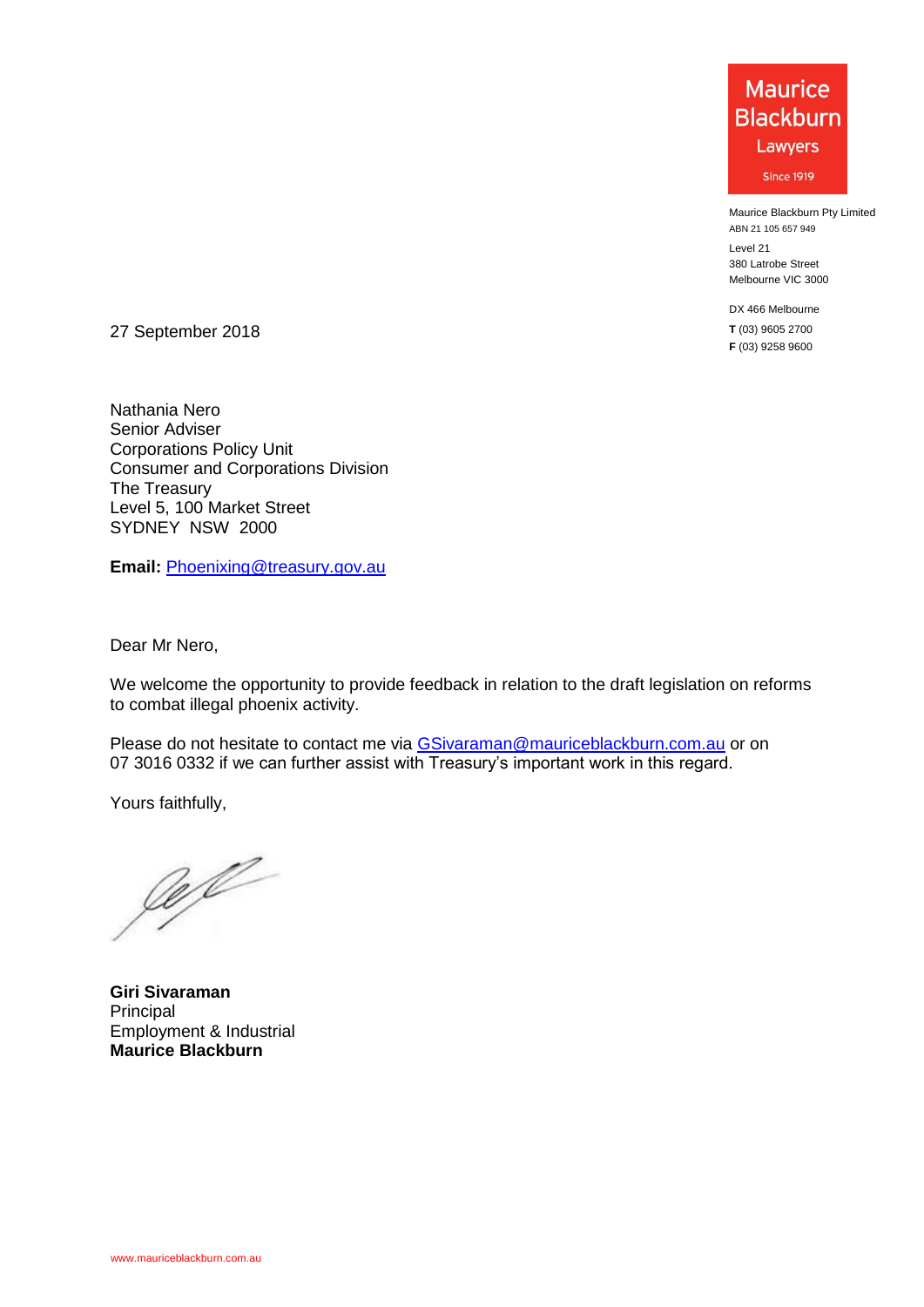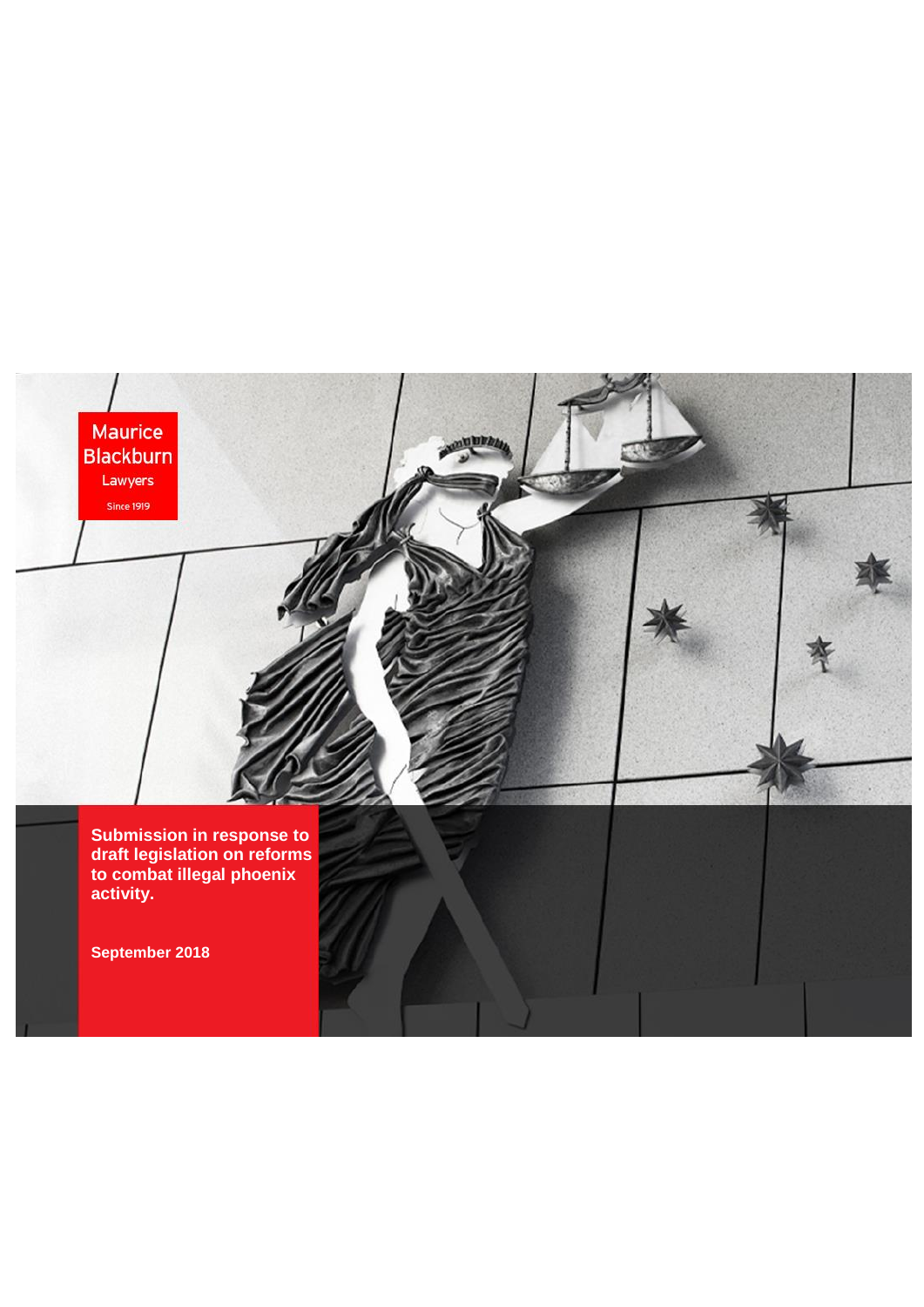# **Table of Contents**

|  | Page |
|--|------|
|  |      |

| i.                                                                     |  |  |  |  |  |
|------------------------------------------------------------------------|--|--|--|--|--|
| ii.                                                                    |  |  |  |  |  |
|                                                                        |  |  |  |  |  |
| Preventing inappropriate backdating of director's resignations 9<br>i. |  |  |  |  |  |
| ii.                                                                    |  |  |  |  |  |
|                                                                        |  |  |  |  |  |
|                                                                        |  |  |  |  |  |
| <b>INFORMATION SHARING WITH CREDIT REPORTING AGENCIES  11</b>          |  |  |  |  |  |
|                                                                        |  |  |  |  |  |
| BETTER INDUSTRY PRACTICES AND TRAINING FOR DIRECTORS 13                |  |  |  |  |  |
|                                                                        |  |  |  |  |  |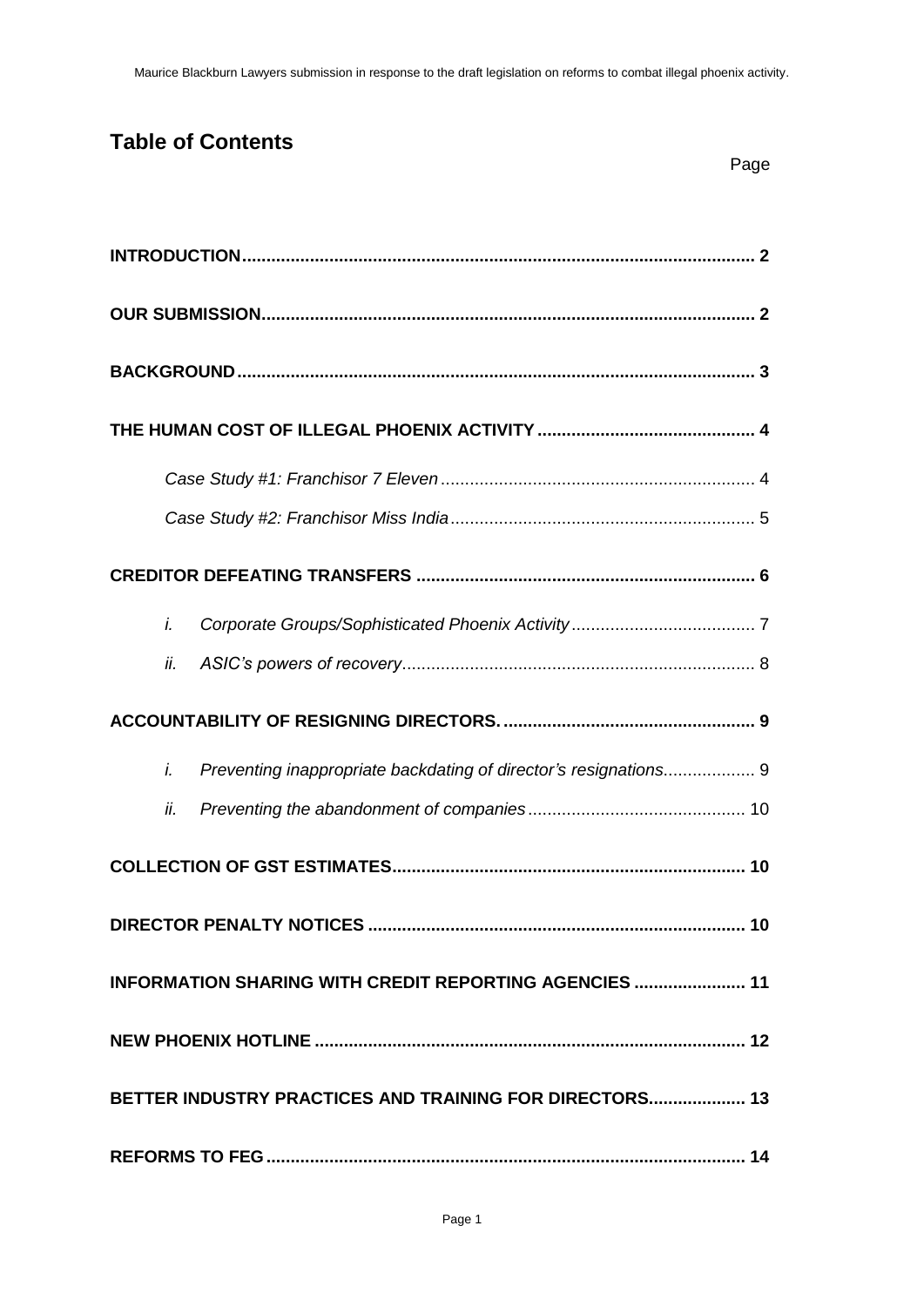# <span id="page-3-0"></span>**Introduction**

Maurice Blackburn Pty Ltd is a plaintiff law firm with 31 permanent offices and 29 visiting offices throughout all mainland States and Territories, nationally. The firm specialises in, medical negligence, public liability, transport accidents, work accidents, dust diseases, superannuation (particularly total and permanent disability claims), negligent financial advice disputes, and consumer & commercial class actions.

Maurice Blackburn employs over 1000 staff, including approximately 330 lawyers who provide advice and assistance to thousands of clients each year. The advice services are often provided free of charge as it is firm policy in many areas to give an obligation free first consultation at no cost to the client. The firm also has a substantial social justice practice.

Apart from representing workers regarding their employment rights and workplace health and safety, Maurice Blackburn engages in policy work advocating for workers' rights and those disadvantaged in our community.

## <span id="page-3-1"></span>**Our Submission**

The Australian Treasury has released draft legislation providing a comprehensive package of reforms to combat illegal phoenix activity.

Maurice Blackburn notes that the drafters have incorporated measures to deter and disturb the nature of illegal phoenix activity and provide appropriate punishments to those who are complicit or facilitate illegal phoenix activity.

Maurice Blackburn is pleased to provide two case studies which demonstrate the impact on workers of the current regulatory framework applicable to phoenix arrangements. The stories confirm the ongoing issues that Maurice Blackburn faces when there is deliberate and contrived corporate insolvency.

We are mindful that often those most at risk of falling victim to illegal phoenix activity are from the most vulnerable workers, engaged in the most precarious working arrangements. They are often those who hold the lowest status in employment relationships. The protections afforded through union membership are often ignored through fear that it may jeopardise their capacity to gain or retain work.

Maurice Blackburn is also pleased to provide responses to the proposed reforms and offers further recommendations which we believe will go some way in reducing the impacts of illegal phoenix activity on workers.

In this submission, we have made a number of recommendations in relation to the clarity of 'market consideration', the resourcing of regulators, the requirements relating to illegal phoenix activity within group structures, broadening the scope of Director Penalty Notices, the role of credit agencies, the training of directors, and advanced made under the Fair Entitlements Guarantee scheme (FEG).

Maurice Blackburn would be pleased to provide any further assistance to Treasury in determining the appropriateness of the proposed reforms.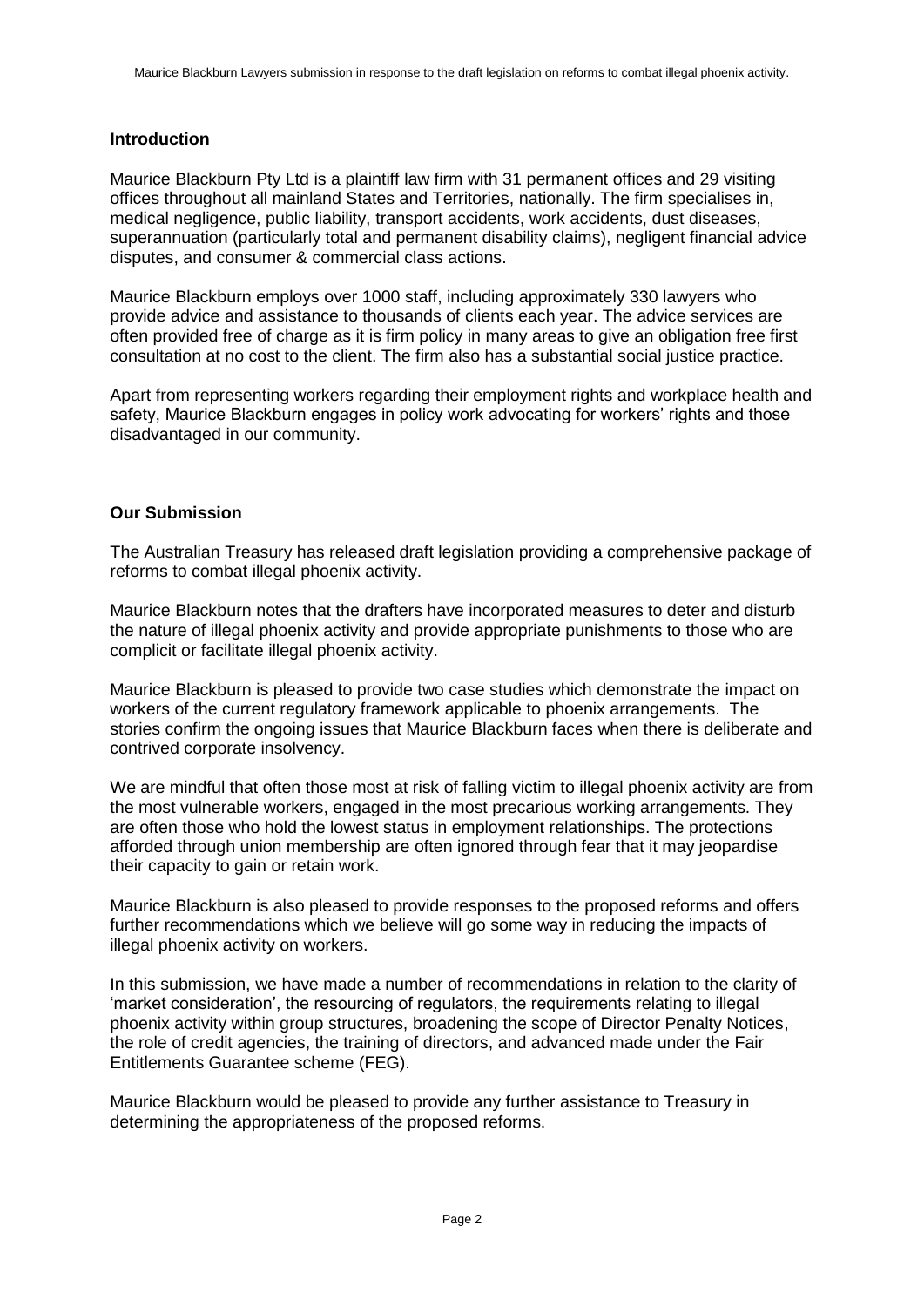# <span id="page-4-0"></span>**Background**

In recent times, there has been significant concern regarding the substantial social and economic costs of illegal phoenix activity.

Figures which have emerged from government, and other agencies demonstrate the seriousness of the issue. For example, in 1996 the then Australian Securities Commission (now known as the Australian Securities Investment Commission (ASIC)) declared that the annual loss due to illegal phoenix activity was between \$670 million and \$1.3 million per year<sup>1</sup>.

A more recent report prepared by PricewaterhouseCoopers Consulting (Australia) Pty Limited (PwC) estimated that between the years 2015-2016, illegal phoenix companies cost individuals approximately \$31 to \$298 million in unpaid entitlements, including unpaid wages, leave payment in lieu of notice, redundancy, long service leave and superannuation.

A 2017 paper released by the federal government suggested that the incidence of illegal phoenix activity was on the rise with more people terminated because of their employer's insolvency, making them more reliant on the FEG<sup>2</sup>.

The FEG is considered a 'last resort' to assist employees who have lost their employment due to the employer's business collapsing and the employer having failed to adequately provision for employee entitlements. The cost under the FEG has significantly increased with payments equating to more than \$1billion from 2012-2013 to 2015-2016<sup>3</sup>.

The table below outlines the cost of total payments made to redundant workers under the FEG since 2007-2008 to 2015-2016<sup>4</sup>:

| <b>Financial year</b> | <b>Cases paid</b> | Persons paid | Costs (\$<br>millions) |
|-----------------------|-------------------|--------------|------------------------|
| 2007-08               | 983               | 7808         | 60.8                   |
| 2008-09               | 1346              | 11027        | 99.8                   |
| 2009-10               | 1869              | 15565        | 154.1                  |
| 2010-11               | 1623              | 15413        | 151.3                  |
| 2011-12               | 1737              | 13929        | 195.5                  |
| 2012-13               | 1755              | 16019        | 261.7                  |
| 2013-14               | 1113              | 11255        | 197.2                  |
| 2014-15               | 2060              | 19074        | 312.5                  |
| 2015-16               | 1746              | 14341        | 284.1                  |

The increased reliance on the FEG scheme to cover the payment of employee entitlements should act as a catalyst for seeking alternative mechanisms which may reduce the burden on taxpayers and ensure workers entitlements.

## *Illegal Phoenix Activity*

There is no law in Australia that defines 'phoenix activity'. Nevertheless, a range of laws apply to the underlying illegal behaviours that may present in phoenix activity.

 $\overline{a}$ 

<sup>1</sup> Australian Securities Commission *Phoenix Companies and Insolvent Trading-* An ASIC research report July 1996 (the ASC report)

<sup>2</sup> Australian Government, Treasury and Department of Employment *Reforms to Address the Corporate Misuse of the Fair Entitlements Guarantee Scheme: Consultation paper* May 2017

<sup>3</sup> Ibid

<sup>4</sup> Ibid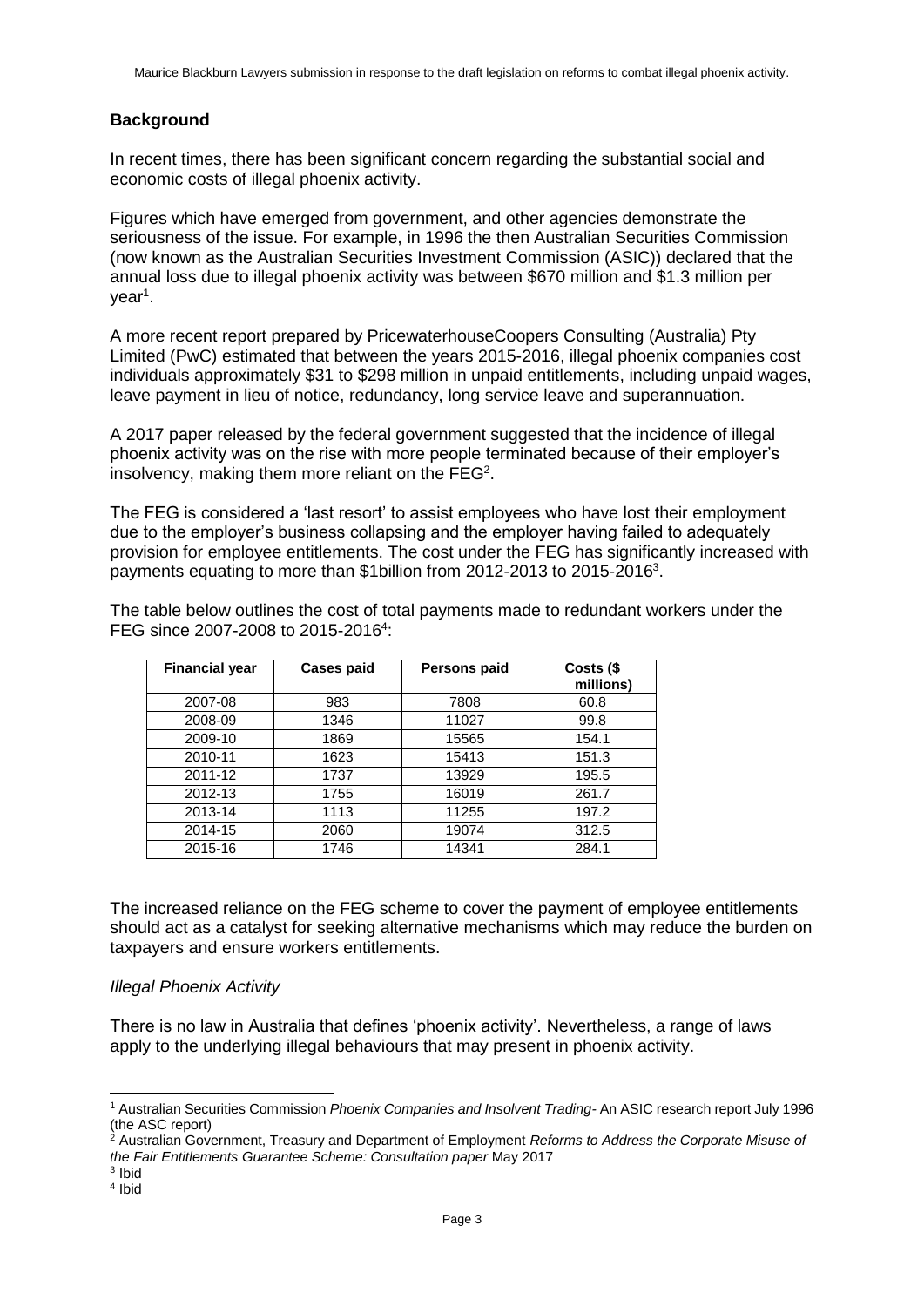The concept of phoenix activity broadly centres on the idea of a debt-laden company failing and a second company, which is newly incorporated 'arising from the ashes' debt-free with the same controllers, running the same economic enterprise of the previous company. Importantly, phoenix activity is not of itself illegal.

Maurice Blackburn notes that restructuring a business after its failure may be the result of an unsuccessful, completely innocent and well intentioned display of entrepreneurship.

The conduct may become illegal, however, if it involves a deliberate and contrived act to close a debt-laden company to avoid paying creditors, taxes and employee entitlements. The debt is effectively quarantined and unrecoverable from the insolvent company. Therefore, a factor that categorizes an illegal phoenix activity is intent.

With the growth of more complex employment structures in Australia including labour hire companies; there are more and more instances of illegal phoenix activity taking place within corporate groups. This occurs where a subsidiary of a parent company is arranged in a way that accrues all the tax and super liabilities, but is then liquidated. Effectively, the remaining companies in the corporate structure are entitled to enjoy the benefits from the insolvent entity, however remain unscathed and financially unaffected.

These activities have the potential to have a drastic impact on workers and their families.

Maurice Blackburn is pleased to provide two case studies which demonstrate the impact on workers of the current regulatory framework applicable to phoenix arrangements. The stories confirm the ongoing issues that Maurice Blackburn faces when there is deliberate and contrived corporate insolvency.

It is through these case studies that Maurice Blackburn provides submissions in response to the proposed reforms and offers further recommendations which Maurice Blackburn believes will go some way in reducing the impacts of illegal phoenix activity on workers.

# <span id="page-5-1"></span><span id="page-5-0"></span>**The Human Cost of Illegal Phoenix Activity**

*Case Study #1: Franchisor 7 Eleven* 

The case of Mustafa (not his real name) is a case similar to the stories of many Maurice Blackburn clients who have fallen victim to illegal phoenix activity.

After dropping his resume at a number of stores in his local area – a Victorian regional city – Mustafa left his resume at the 7-Eleven store located on a busy local street and spoke with manager Martin (not his real name).

Martin subsequently rang Mustafa and asked him to come to the store for training. Mustafa attended at the store and performed four or five training shifts a week, for approximately two and a half months. Mustafa was not paid for any of these shifts.

In approximately April 2007, Mustafa met with the co-owner of the franchise. She said that she would pay Mustafa \$10.00 per hour worked, before tax. She said that Mustafa would work 40 hours a week but that, on his payslips, it would only state that he worked 20 hours a week so that he would not have any problems with his visa. The co-owners of the store never informed Mustafa of the minimum wage or that his employment was covered by an Award.

Mustafa worked six shifts a week, from 7:30pm to 8:30am (though rostered from 8:00pm to 8:00am) at the local store.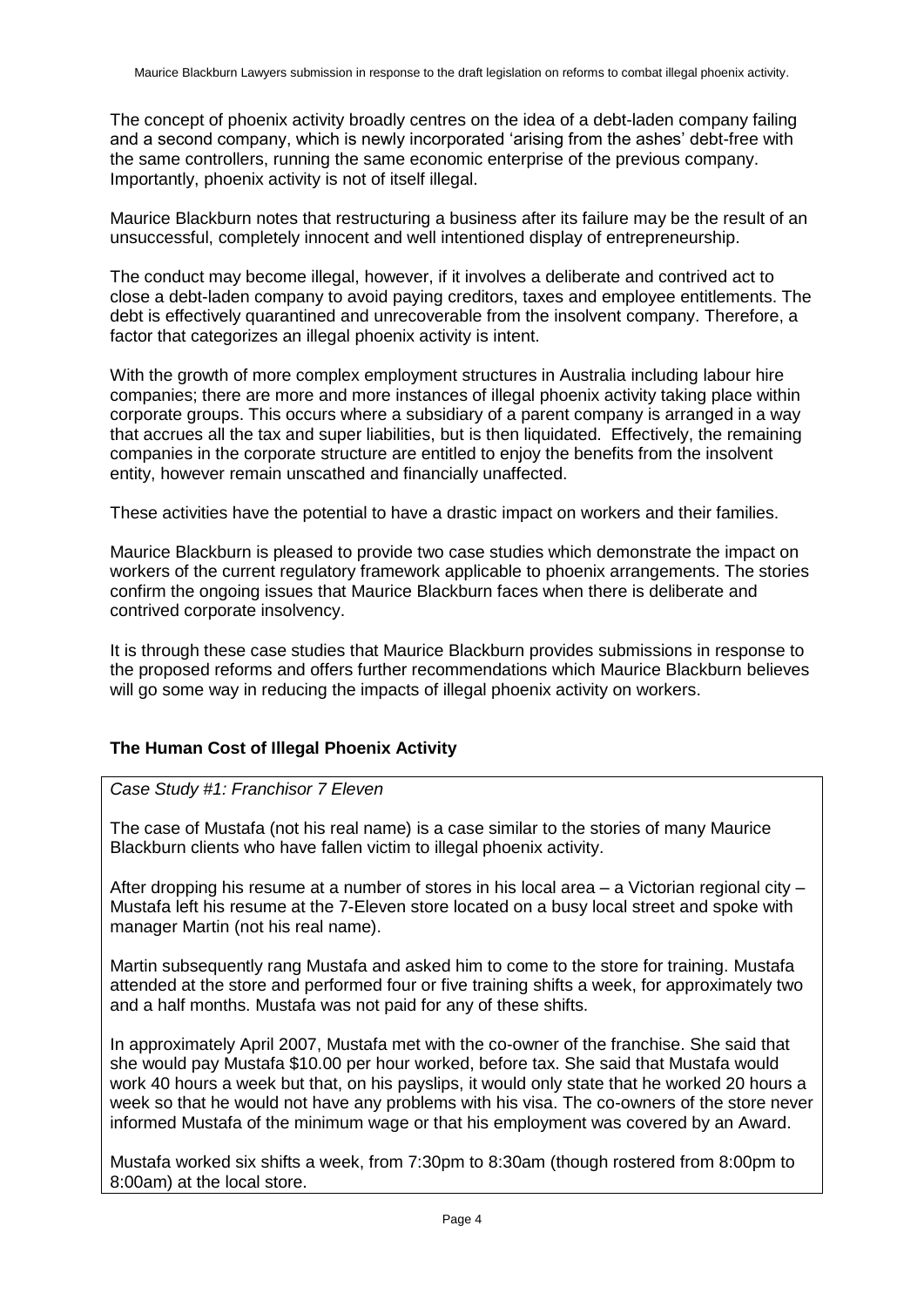From 14 December 2007, Mustafa ceased working at the local store and commenced at another owned by the couple in a Melbourne suburb. Though Mustafa worked the hours of 9:30pm to 8:30am, for approximately 50 to 60 hours each week, he was only paid for work performed between 10:00pm and 8:00am. Mustafa was not allowed to take rest or meal breaks while working at either of these stores.

When Mustafa received his first payslip he noticed that it appeared to show that he had only worked half the hours that he had actually performed. The payslip suggested that he was being paid twice the amount per hour than he was in fact receiving.

On questioning this with Martin, he suggested that this arrangement benefited Mustafa because he could not work more than 20 hours due to his student visa. Moreover, Mustafa was advised by the co-owners of these stores that he would be in trouble with immigration if he talked to anyone about his pay.

On another occasion, when Mustafa requested an advance on his wages to assist in paying for his university fees, he was advised by one of the store owners to: *"run away to Melbourne, don't study and waste your time and money. l will give you more hours in Melbourne".*

The underpayments continued throughout the course of Mustafa's employment with these franchisees. Mustafa's bank statements suggested that after tax, he was earning \$5.00 for each hour of work net.

The full amount was not paid and proceedings commenced, however following a court order and the payment of penalties the franchisees became insolvent with Mustafa only receiving \$8,000.00 of the at least \$28,500.00 owed to him (on the Fair Work Ombudsman's calculations). Mustafa believes the directors simply 'phoenixed' and opened a new 7-Eleven store elsewhere.

<span id="page-6-0"></span>*Case Study #2: Franchisor Miss India*

The case of Bob (not his real name) is another story which considers illegal phoenix activity within the franchise business model.

Bob was formerly employed at the Miss India franchise as a Head Chef and Store Manager from October 2006 until his termination on 13 October 2014.

At the commencement of his assignment at the Miss India franchise, the franchisee advised Bob that he would be a salaried employee, remunerated at approximately \$600.00 per week, increasing incrementally over the years. Whilst there was no written agreement that existed between the franchisee and Bob throughout the duration of his assignment at the Miss India franchise, documents were produced which confirmed that he was a permanent employee.

Pursuant to the National Employment Standards (NES) and the applicable Awards; *Hospital Industry - Restaurant Catering and Allied Establishment Award - South Eastern Division 2002* (Pre-Modern Award) and *Restaurant Industry Award* (Modern Award) Bob was eligible for various entitlements including, but not limited to annual leave, annual leave loading, personal leave and penalty rates.

Unfortunately, Bob's employer failed to correctly remunerate Bob pursuant to the relevant Awards and failed to account for accrued long service and annual leave.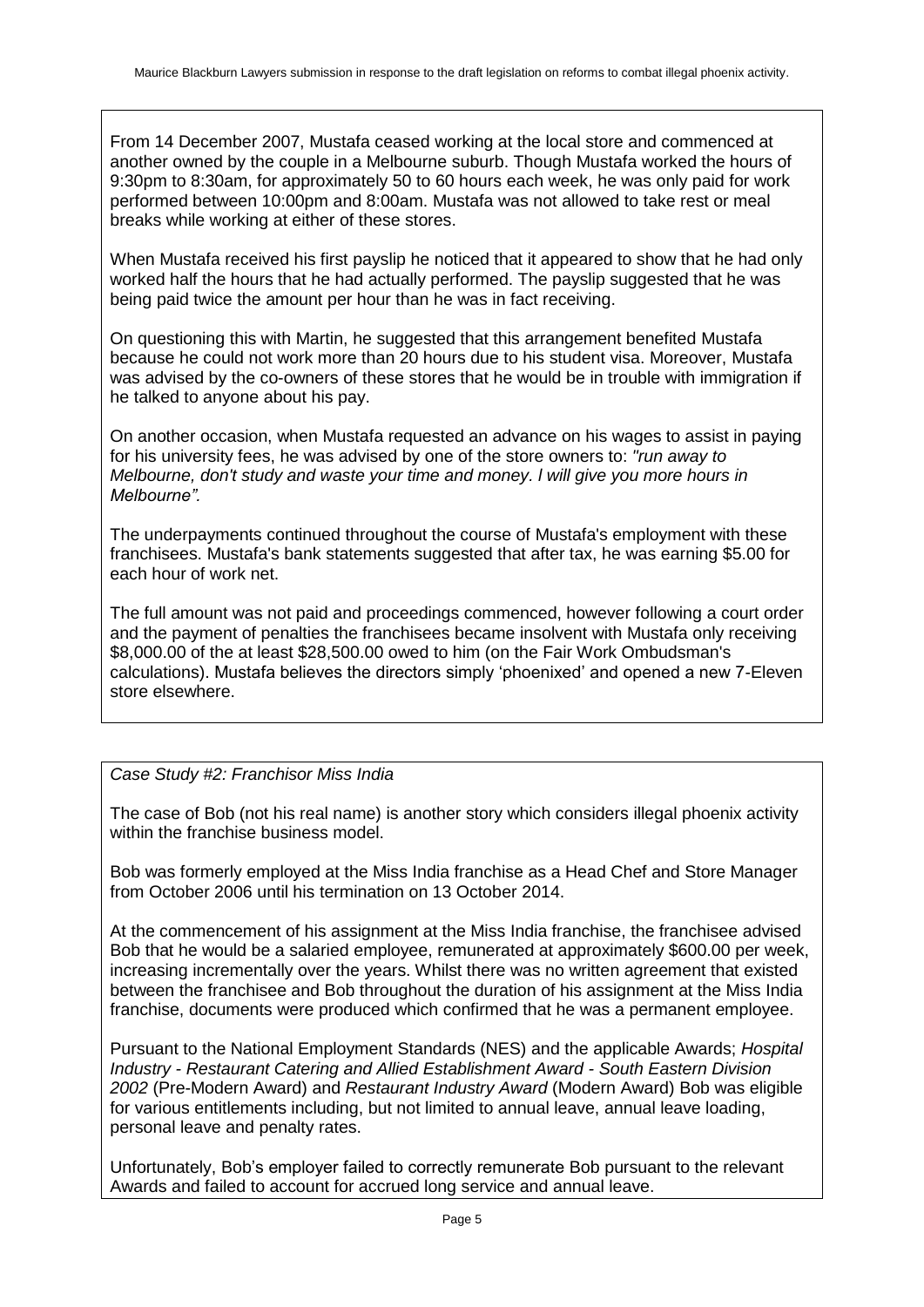Bob attempted to settle the dispute with his former employer through mediation, however this proved unsuccessful. The amount the franchisee offered to settle the dispute was \$2,000.00 which was considered inadequate to sufficiently compensate him for his losses.

Consequently, Maurice Blackburn issued proceedings in the Federal Circuit Court seeking payment of the unpaid entitlements.

After filing the notice, it was revealed that the franchisee had sold his Miss India franchise for consideration of \$25,000.00. Maurice Blackburn were advised that liquidators were investigating whether the business was sold at fair market value and whether the sale proceeds were accounted for.

Given that the franchise was sold for little value, Maurice Blackburn had concerns that the business owners engaged in asset protection by transferring assets into the name of a spouse or a family member. This reduced the pool of assets or capital that was otherwise available to Bob and other creditors.

Unfortunately, these are just two of many examples that Maurice Blackburn face on a daily basis. The examples highlight the unscrupulous acts and wrongdoings of many businesses and business owners who liquidate a company to avoid their legal liability.

In our experience, often those most at risk of falling victim to illegal phoenix activity are from the most vulnerable workers, engaged in the most precarious working arrangements. They are often migrant workers, students and women, and often those who hold the lowest status in the employment relationship. The protections afforded through union membership are often ignored through fear that it may jeopardise their capacity to gain or retain work.

Employees are significant victims of illegal phoenix activity because their unpaid wages, leave entitlements, payments in lieu of notice and redundancy payments are often sizeable debts of the failed company. Additionally, where a company is deliberately liquidated, the defunct employees will commonly lose their employment.

Over the last two decades various reviews, inquires and legislative reforms have been made to address illegal phoenix activity. However, given the growing number of concerns there is understandably doubt about the effectiveness of further reforms.

Maurice Blackburn seeks to address a number of concerns pertaining to:

- The proposed reforms by Treasury to combat illegal phoenix activity; and
- The current legislative framework within which phoenix activity operates.

## <span id="page-7-0"></span>**Creditor Defeating Transfers**

Maurice Blackburn agrees with the Government's proposal to create legislative offences to prohibit creditor defeating dispositions of company property.

Maurice Blackburn also agrees with the proposal that contraventions of the credit defeating provisions should attract both criminal and civil penalties. This would effectively punish deliberate liquidation, and provide and avenue for redress through the recovery of assets for distribution amongst creditors.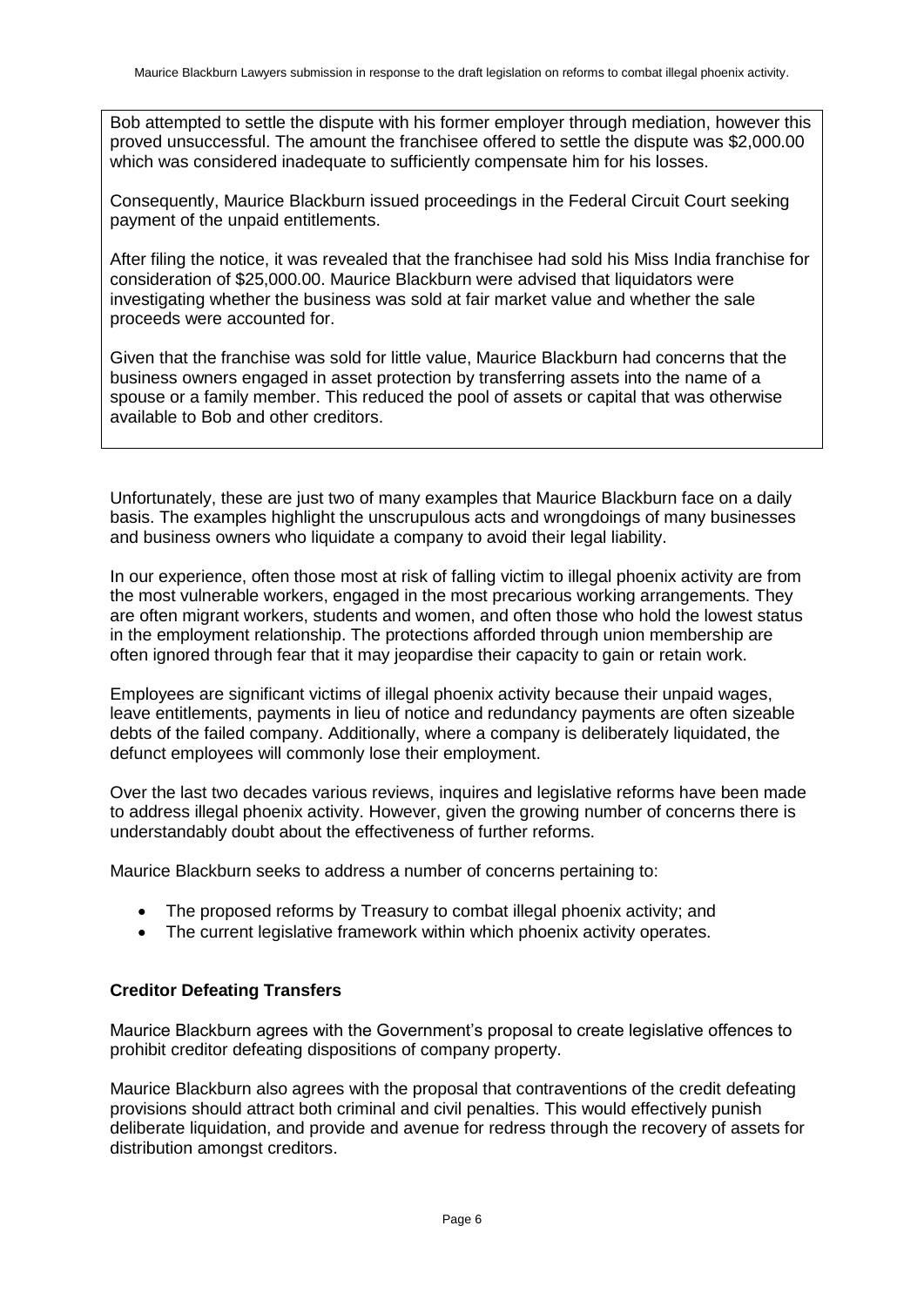In addition, it is contended that by widening the range of persons who can be prosecuted in relation to credit defeating transfers, the reform will have the effect of ensuring other individuals (indirectly involved) who are complicit in illegal phoenix activity are held to account.

Maurice Blackburn agrees with the fault thresholds/elements set for both the criminal and civil penalties.

In particular, we note that to establish a contravention of a civil penalty provision it is sufficient to establish that a 'reasonable person' would know that their conduct would prevent, hinder or significantly delay the disposed property becoming available to creditors.

It is also noted that to establish a contravention of a criminal penalty provision, it is sufficient to establish that the officer or facilitator was 'reckless' as to the result of their conduct.

Maurice Blackburn notes that the draft legislation also provides defences which apply uniformly to both criminal and civil penalty provisions for officers and other persons, including circumstances where the disposition of property was for market consideration.

Maurice Blackburn submits that further clarity is needed with respect to the concept of 'market consideration'.

Maurice Blackburn considers that assessing the adequacy of consideration is difficult especially in circumstances where the controllers of the insolvent company are still permitted to purchase the assets. This issue is compounded in circumstances where obtaining an independent valuation of assets is problematic if the assets are specific to a particular business or if the business operates in a very niche market.

Without further guidance regarding the term 'market consideration' confusion is inevitable and may lead to various valuation methods being used to determine fair 'market consideration'.

Importantly, the concept of fair market value/consideration needs to reflect the remaining level of service potential. It needs to factor in whether the asset in question has been well maintained or is in good condition.

#### **Recommendation #1:**

That the proposed legislation or explanatory memorandum provide a framework or guidelines for determining 'fair market consideration'.

This will also enable a consistent approach to the valuation of assets. For example, under accounting standards the depreciation calculations are often used in determining an assets value.

## <span id="page-8-0"></span>*i. Corporate Groups/Sophisticated Phoenix Activity*

Maurice Blackburn recommends further changes to address phoenix activity that takes place within corporate groups or sophisticated phoenix structures.

Corporate phoenix activity occurs where a subsidiary of a parent company holds no assets within the corporate group, however incurs substantial liabilities by way of wages, superannuation contributions etc. The debt-laden subsidiary goes into liquidation and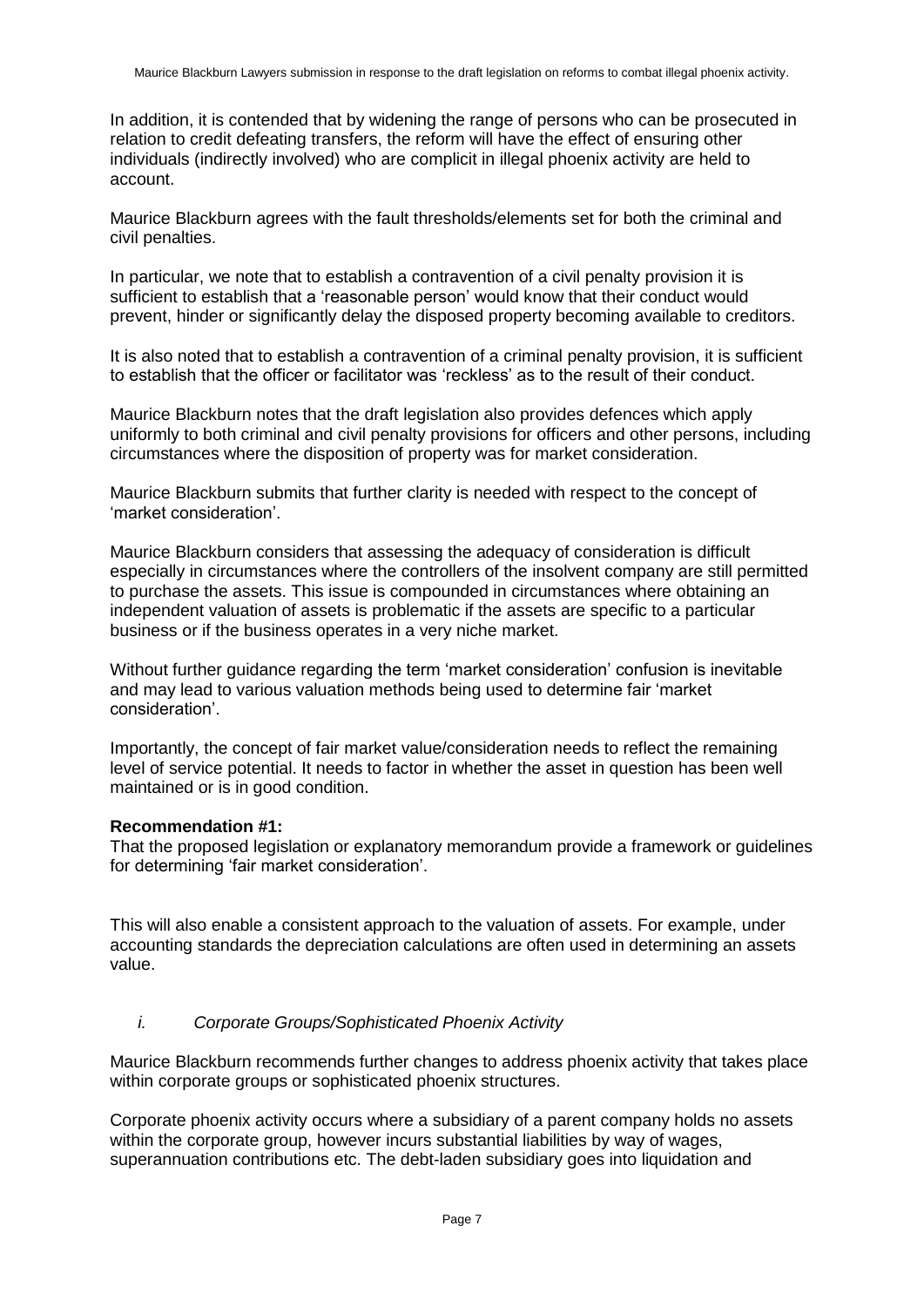quarantines its debt from the corporate group. This enables another subsidiary to then engage in business activity similar in nature to the insolvent entity absent any debt.

Employees of defunct entities are significant victims as they may or may not be rehired or transferred to another company within the corporate group and are unable to enforce their rights to entitlements against the solvent corporate structure.

#### **Recommendation #2:**

That reforms be implemented which require entities within a group structure to have a shared commitment to satisfy unpaid employee entitlements of any insolvent entity within the corporate group.

This is especially important in circumstances where the related entities have benefited from the work performed from workers of the insolvent entity. In this way, contributions orders should be sought from the Court and applied against solvent group members. In adopting this model, considerations and concessions would need to be made regarding the degree of contributions from each solvent group member.

For example, it would include considerations relating to:

- the extent of the benefit received by the solvent entity and
- the extent to which the solvent entity was involved in the management of the insolvent entity.

Alternatively, prior to establishing a subsidiary which holds no assets within the corporate group pre-cautionary measures should be adopted to ensure the financial viability and sustainability of the individual entity. This should include an assessment of whether the entity is able to meet its operating costs and expenses.

## <span id="page-9-0"></span>*ii. ASIC's powers of recovery*

Maurice Blackburn welcomes the initiative to grant ASIC powers to make administrative orders to recover property which is the subject of a voidable creditor defeating disposition.

This will alleviate the financial impediments which limit the ability of liquidators to perform their recovery role for the benefit of creditors.

Initially, it may appear that the power to further the private interests of the creditors is contrary to ASIC's central role of enforcement and deterrence (to secure the future compliance for the interests of the wider community).

Maurice Blackburn disagrees with this view and submits that the power, although furthering the interests of individual creditors will inevitably assist ASIC to detect wrongdoing of directors and other persons and deter phoenix activity for the broader public's benefit.

In order to detect and police illegal phoenix activity, Maurice Blackburn believes that ASIC should be granted even wider powers to fund investigations or recovery actions against directors or other persons who have been found to have engaged in misconduct.

The ability of the liquidator to investigate or obtain compensation from directors and other persons is impacted by the amount of assets held by the company. The act of divesting assets from the failing company through illegal phoenix activity not only deprives its creditors of recovery, but also restricts the capacity of liquidators to perform their role.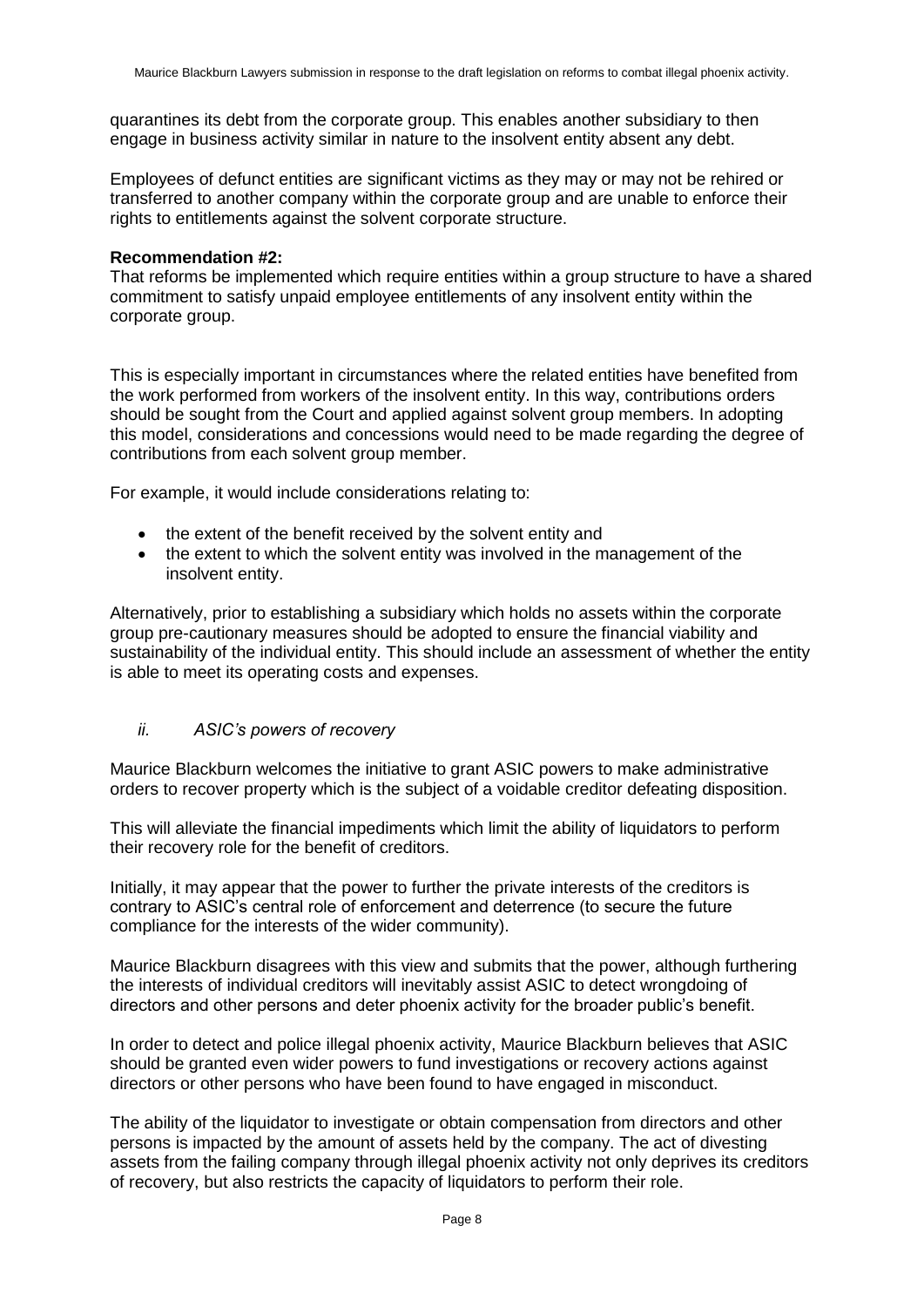Whilst the Government's Assetless Administration Fund ('**AAF'**) was setup to help investigate possible offences and other misconduct on behalf of liquidators dealing with companies with few or no assets, criteria to qualify for the 'advance' or assistance is rigid.

In order to qualify for the AAF funding the liquidator is required to obtain necessary evidence to support the enforcement action.

Regulation 109.28 in the ASIC *Assetless Administration Fund: Funding Criteria and Guidelines* (Regulatory Guidelines 109) states that in making a decision about whether to provide funding ASIC is influenced by whether 'sufficient' evidence is available to support the allegations made or to enable an assessment of the prospects of success of the proposed action by the liquidator to pursue recovery of assets where fraudulent or unlawful activity is suspected.

The funding is therefore counterintuitive as it requires a liquidator who has no funding to make substantial enquiries or carry out substantial investigations which removes the pool of funds available to creditors, prior to funding / an advance being issued by AAF.

Further, we refer to the statutory notice and reports liquidators are required to lodge with ASIC as the *"front-line investigators of insolvent corporations"* pursuant to Regulation 16.2- 16.5 of the ASIC *External Administrators: Reporting and lodging* (Regulatory Guideline 16).

These reports and notices primarily assist and contribute to ASIC's goal of maintaining integrity in the marketplace and reviewing breaches in the phoenix context. Without funding, the liquidators are unable to investigate and report to ASIC regarding suspected breaches, which curtails ASIC's enforcement role / power.

A further concern of Maurice Blackburn is whether the financial services regulator will be sufficiently funded to pursue phoenix activity (in light of its widened powers). The concern is that where ASIC and/or liquidators are inadequately funded, the culture of abuse and misconduct will continue.

## **Recommendation #3:**

That regulators be sufficiently resourced to pursue illegal phoenix activity.

If we are to expect directors and other implicit parties involved in illegal phoenix activity to abide by the law, then regulators need to be sufficiently funded to act quickly to detect transgressions and prosecute offenders.

## <span id="page-10-0"></span>**Accountability of resigning directors.**

Maurice Blackburn considers that the amendments centred on accountability of resigning directors is a necessary measure to strengthen protections against exploitation. It will prevent directors from obscuring or downplaying their role with respect to company decisions.

## <span id="page-10-1"></span>*i. Preventing inappropriate backdating of director's resignations*

One of the proposed amendments prevents the backdating of a director's resignation in excess of 28 days. It provides that if a resignation of a director is reported to ASIC more than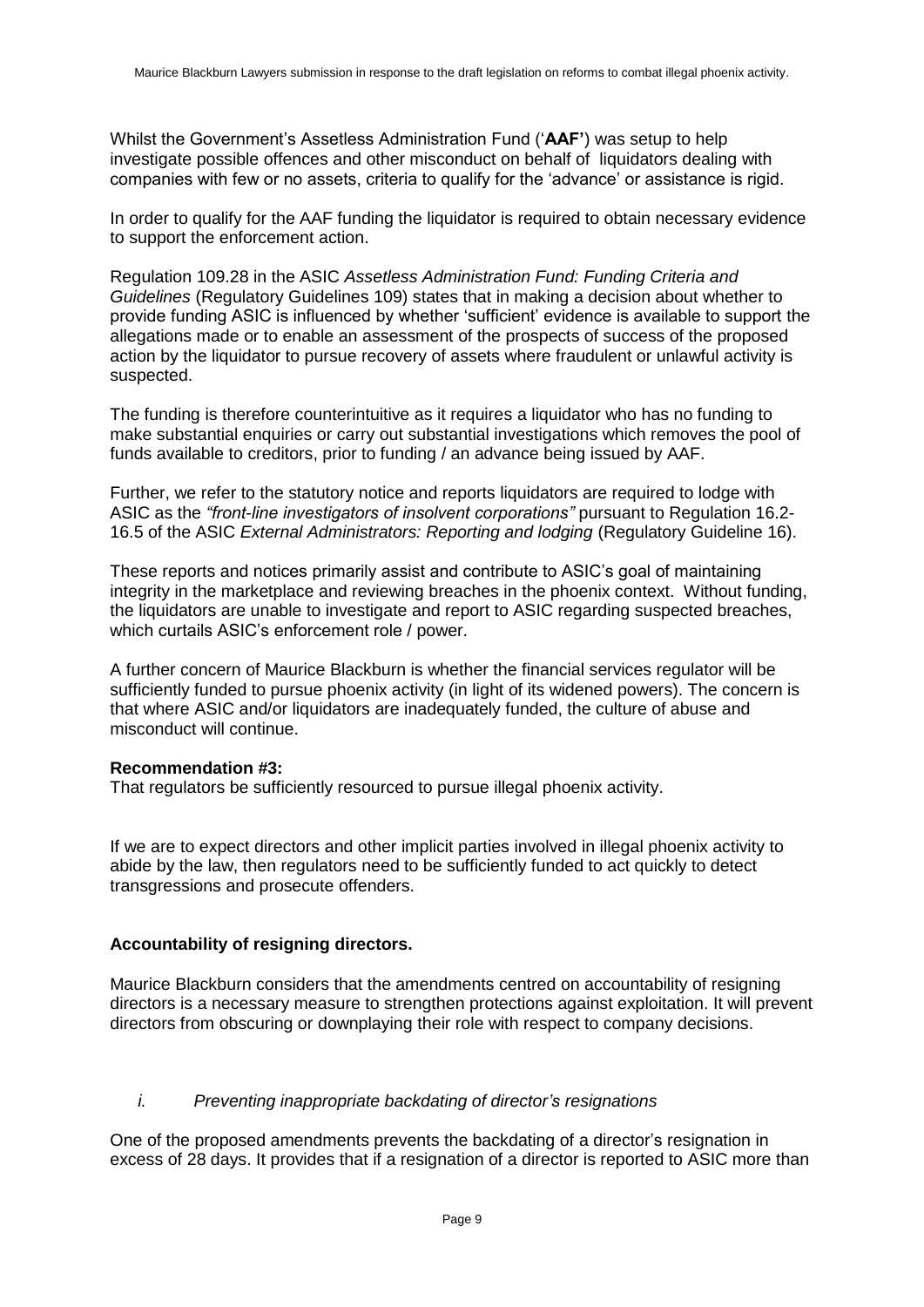28 days after the purported resignation, the resignation takes effect from the day it is reported to ASIC.

This amendment will undoubtedly still require a level of self-reporting from the director or the company. For this reason, Maurice Blackburn is of the view that whilst this amendment will lower the incident of director exploitation it will not prevent/eradicate it.

Maurice Blackburn believes that the Government should consider whether a director should simply be liable for all conduct predating the lodging of the change of directorship form.

#### **Recommendation #4:**

That the Government consider making directors liable for all conduct predating the lodgement of the change of directorship form.

This would encourage forms to be lodged promptly. Maurice Blackburn does not view this to be onerous in circumstances where the forms can be lodged online and can be received instantaneously.

## <span id="page-11-0"></span>*ii. Preventing the abandonment of companies*

Maurice Blackburn welcomes the amendments designed at preventing:

- a director from resigning and leaving a company without a director; and
- a director from being removed by a resolution of members of a proprietary company and in so doing leaving the company without a director.

## <span id="page-11-1"></span>**Collection of GST estimates**

Although the impact of illegal phoenix activity on tax collection is unknown, the 2009 Treasury *Action Against Fraudulent Phoenix Activity: Proposal Paper* estimated the risk to revenue through illegal phoenix activity to be \$600 million.<sup>5</sup>

For this reason, Maurice Blackburn welcomes the initiatives to allow the Commissioner to not only collect estimates of Superannuation Guarantee Charge (SGC) liabilities and PAYG holding tax, but also GST. This will be particularly important with respect to the building and construction industry where the ATO estimated that it had written off \$10.8 million over the last 10 years in unrecovered GST from approximately 30,000 entities<sup>6</sup>. This significantly reduces the tax recoverable by the Commissioner.

#### <span id="page-11-2"></span>**Director Penalty Notices**

Under current law, if a company fails to comply with their obligations under the PAYG withholding system or the SGC provisions, the company directors can be held personally liable for the amount owing by the company.

Accordingly, the ATO can commence recovery against directors under the DPN regime in circumstances where the company's liabilities remain unpaid or unreported after 3 months of becoming due.

<sup>5</sup> Australian Government Treasure, *Action Against Fraudulent Phoenix Activity: Proposal Paper* 2009

<sup>6</sup> ATO - *Inter-Agency Phoenix Forum- 12 November 2013* 14 October 2015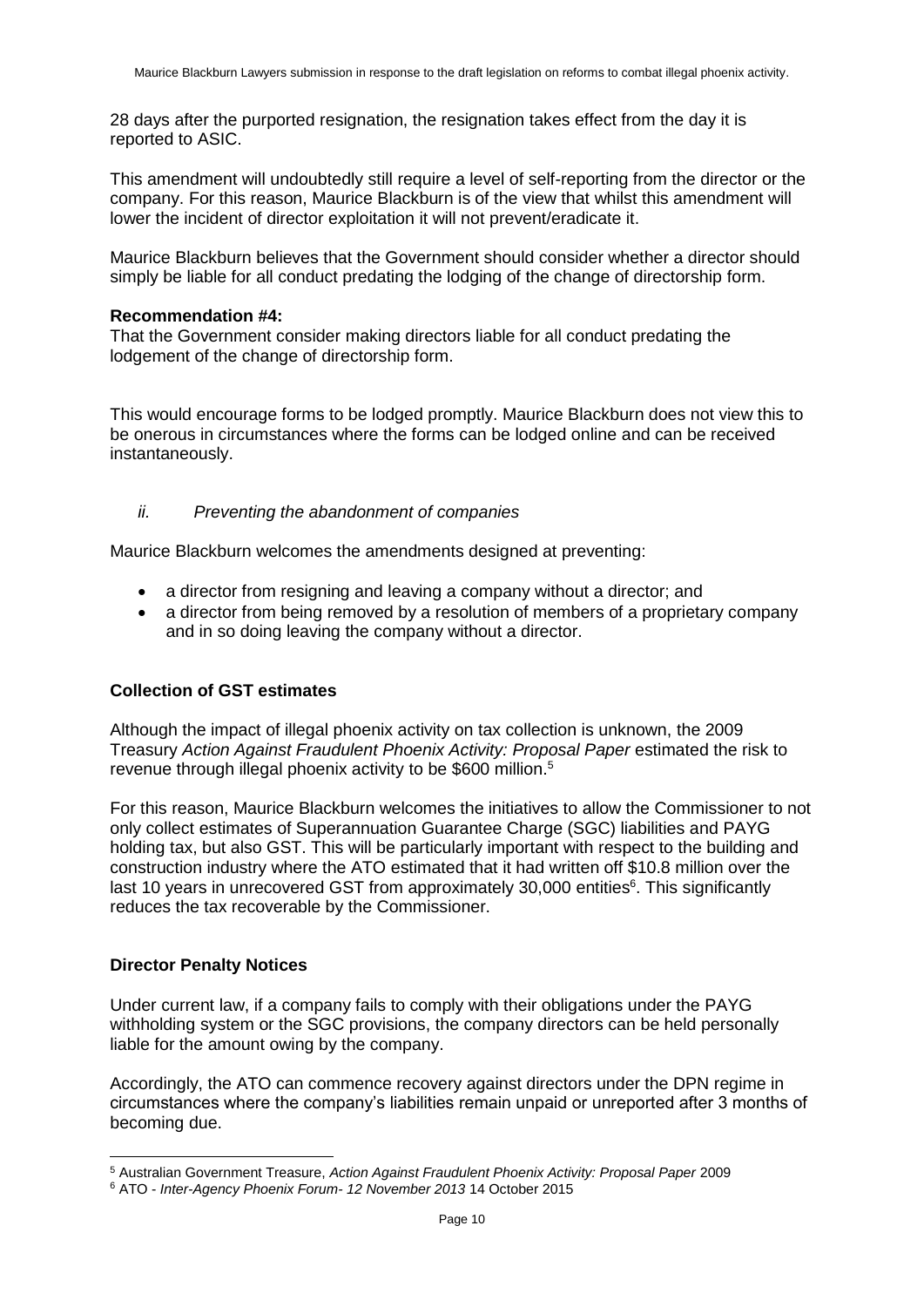Before commencing proceedings against the directors for the unpaid company liabilities, the ATO issues the directors with a Director Penalty Notice (DPN).

Once the DPN is issued, a director can take the following action within 21 days:

- Pay the debt subject of the DPN:
- In this regard, the director also has a right of indemnity to recover the amount paid on behalf of the company;
- Place the company into liquidation or voluntary administration (this has the effect of remitting the personal debt);
- Enter into an arrangement with the ATO to pay the debt.

Whilst under this DPN regime there is no absolute obligation to pay and the director can simply liquidate the company, it is still an important measure to remind directors not to let tax liabilities mount through inattention. Nevertheless, the utility of the DPN system is limited as it ultimately still allows business to avoid corporate tax liabilities.

#### **Recommendation #5:**

That Treasury initiate discussions about the introduction of the DPN for state tax liabilities or other tax paid on real property such as a building.

This would have the effect of tightening the requirements around directors of companies that are late in paying other taxes (other than SGC, GST or payroll tax).

## <span id="page-12-0"></span>**Information sharing with credit reporting agencies**

The research into illegal phoenix activity suggests that there have been many incidence of directors being involved in multiple failed companies<sup>7</sup>.

Maurice Blackburn suggests that potential lenders, via a credit reporting agency should be allowed to view identification profiles of the defaulting directors. The profiles would include information and/or documentation of companies associated with a director seeking finance.

In this regard, it should be noted that in January 2015 draft legislation was released to amend *the Taxation Administration Act* 1953 **('TAA')** to allow, upon satisfaction of certain conditions, disclosure of tax debt information of a business to credit reporting bureaus. Until these changes are introduced, the Commissioner of Taxation is generally prohibited from disclosing information regarding taxpayer's debt.

The proposed amendments however do little to cease illegal phoenix activity for the following reasons:

- The draft legislation proposes disclosure of information relating to the defaulting 'entity'. Accordingly, it does not allow the credit agency to compile and release a profile of the defaulting directors.
- The legislation is limited due to the conditions under which the information can be released. Under the proposed legislative framework, entities whose debt information can be released include companies that:

 <sup>7</sup> *At the Coalface of corporate insolvency and phoenix activity: A survey of ARITA and CCIM Members* 2016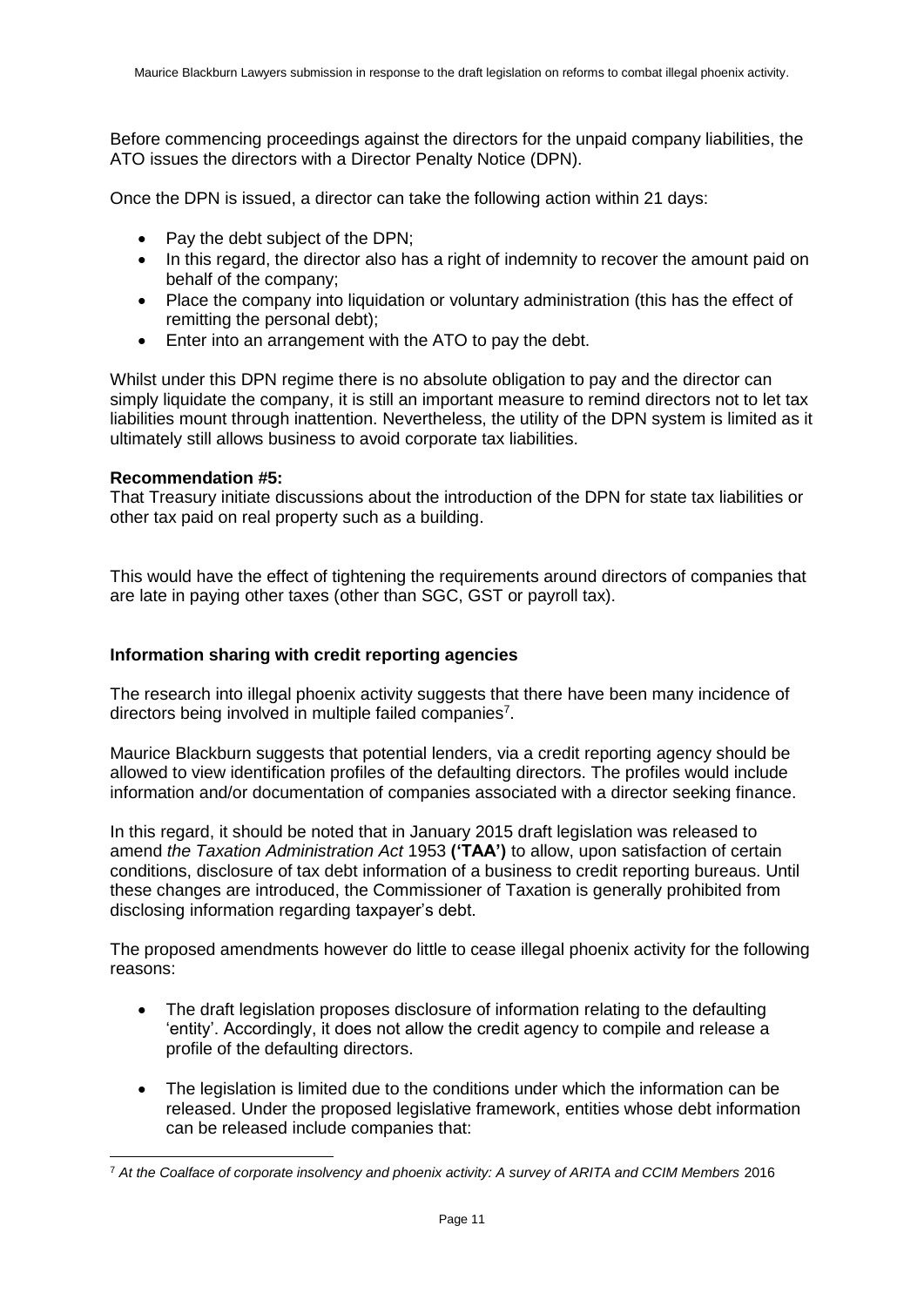- $\circ$  Are registered in the Australian Business Register (i.e. have an Australian Business Number);
- o Have a debt which is at least \$10,000.00 and is overdue for 90 days;
- o Are not effectively engaging with the ATO to manage their tax debt; and
- o Have not brought a complaint to the Inspector-General of Taxation which is still active.

Maurice Blackburn submits that this will do little to deter phoenix activity and may even encourage it.

Maurice Blackburn encourages the Government to foster further discussions regarding these reforms to allow the Tax Office to release details of the debt of the primary entity and to create and release identification profiles of the defaulting directors seeking credit. It is argued that in this situation it is appropriate to intervene and preclude a director from incorporating multiple failed companies.

Nevertheless, it is suggested that some discretion should be exercised to ensure that it does not interfere with genuine business rescues or the attempts of a genuine entrepreneur trying to start over following a failed business venture.

In this regard, Maurice Blackburn accepts that it is not, and should not be an offence to be a director of a company which has honestly failed, nor does it reflect that there was a deliberate or contrived attempt to make a company insolvent.

Maurice Blackburn suggests that one way of determining whether or not the information should be released is to look at the number of business insolvencies/failures associated with the particular controller or director, and within each failure, how much of what the creditor was owed was paid out.

Profiles could be created and held with the ATO which could be tracked via director identification number which would track:

- the number of companies a director has acted for,
- whether the business collapsed, and
- the monetary amount of what was owed to creditors was received.

## **Recommendation #6:**

That credit agencies should be enabled to compile and release profiles of defaulting directors.

#### <span id="page-13-0"></span>**New Phoenix Hotline**

Maurice Blackburn is of the view that the proposed Phoenix Hotline is an excellent initiative that will make it easier for employees, creditors, competing business and the general public to confidentially provide information or report their concerns about possible phoenix activity to the ATO.

Maurice Blackburn hopes that information provided to the ATO in this way would be shared with ASIC pursuant to 2017 amendments made to s 127(a) *Australian Securities and Investments Commission Act* 2001 which allows the sharing of confidential information in connection with the performance of its functions to the Commissioner of Taxation.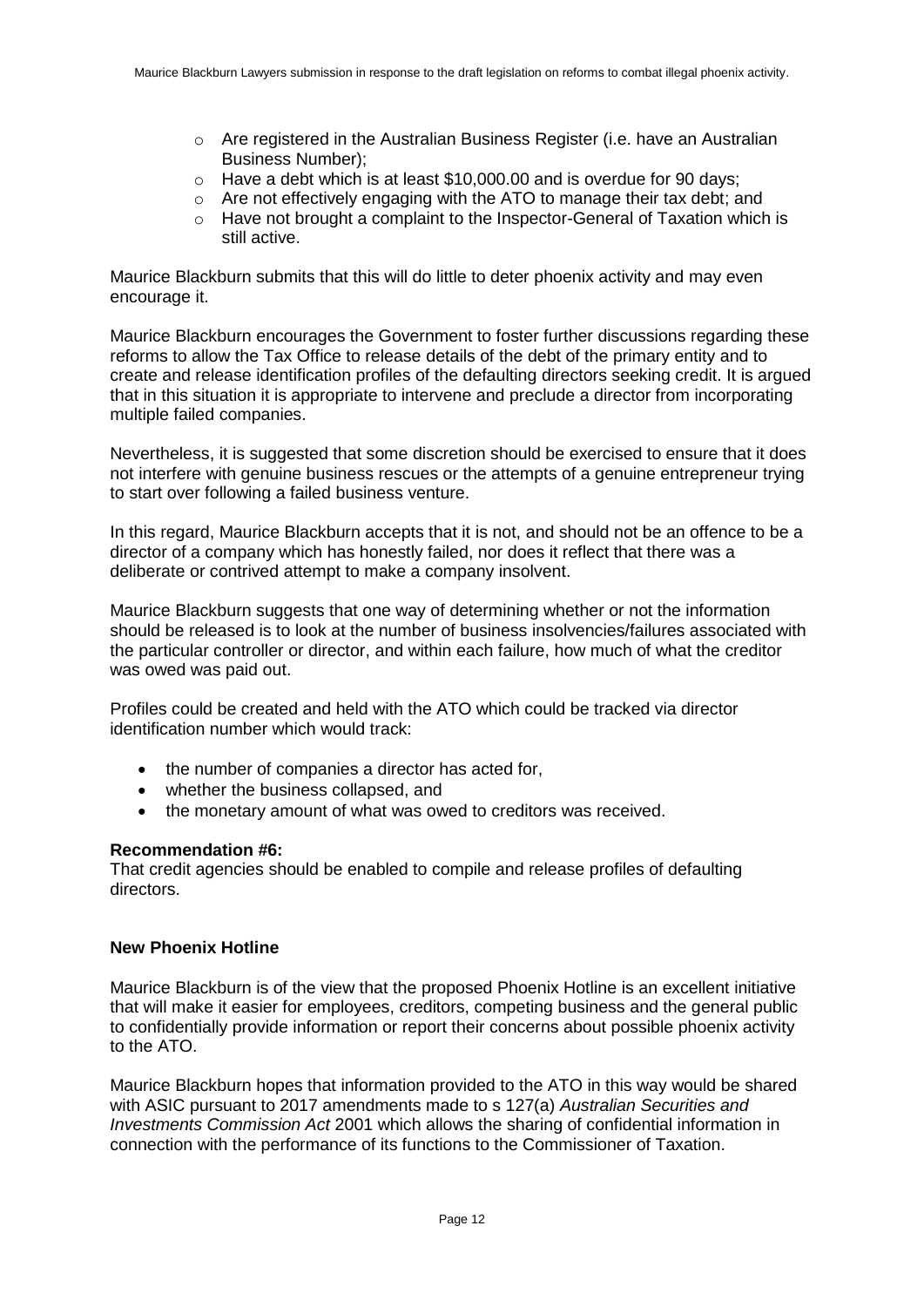#### <span id="page-14-0"></span>**Better Industry Practices and Training for Directors.**

Notwithstanding that Maurice Blackburn agrees with laws that shift accountability onto directors, it also recommends that laws need be regulated to ensure better business practices and mandate rudimentary training for directors. This is in light of the onerous nature of the responsibilities on directors and other third parties.

In a recent study by researchers of Melbourne and Monash Universities, a survey was taken from members of Australian Restructuring Insolvency & Turnaround Association (ARITA)<sup>8</sup> and Australian Institute of Credit Management (AICM)<sup>9</sup> from November 2015 to February 2016 regarding phoenix activity<sup>10</sup>.

The research results were confronting suggesting that 77 percent of respondents considered that directors of companies in liquidation 'often' have been involved as directors of other failed companies.

Maurice Blackburn is of the view that illegal phoenix activity is sometimes the product of poor management and directors being ill-qualified. Maurice Blackburn considers that more needs to be done to improve the front-end regulation of phoenix companies, including the competency requirements of directors and the tightening of regulations on entry.

There are very few requirements to become a director. Pursuant to section 201 B of the *Corporations Act.* To be a director of a company you must:

- be an individual, not a body corporate;
- be at least 18 years of age; and
- not be disqualified from managing corporations under Part 2D.6 unless the appointment is made with ASIC's permission as provided for under s 206F of the Act or leave is granted by the Court under s 206G of the Act.

Further, the only inconvenience to set up a company is far from onerous. The costs are:

- \$488 to set up a public company with capital share;
- \$403 to set up a public company limited by guarantee; and
- $\bullet$  \$488 for a proprietary company<sup>11</sup>

 $\overline{a}$ 

Finally, the application form to set up an Australian business does not require the prior corporate history of its proposed directors or any supporting evidence about the identity of the proposed directors (which can result in nominating a deceased person as a director or even an entirely fictitious character).

While there are little to no barriers to incorporating a company there are significant harmful effects on creditors in the event that a business collapses. This concern is compounded

 $8$  ARITA is a professional association with over 2,400 members that represents those who specialise in the fields of restructuring, insolvency and turnaround. Around 84% of registered liquidators and 87% of registered trustees are members of ARITA. They represent firms of all sizes, from small business practices through to multi-national firms. Refer [https://www.arita.com.au/ARITA/About\\_Us/ARITA/About\\_Us/About-Us.aspx?hkey=ff7b83c4-fc70-](https://www.arita.com.au/ARITA/About_Us/ARITA/About_Us/About-Us.aspx?hkey=ff7b83c4-fc70-4eb8-9001-08420d81582e) [4eb8-9001-08420d81582e.](https://www.arita.com.au/ARITA/About_Us/ARITA/About_Us/About-Us.aspx?hkey=ff7b83c4-fc70-4eb8-9001-08420d81582e)

<sup>&</sup>lt;sup>9</sup> AICM is Australia's leading professional association for commercial and consumer credit management professionals, responsible for maximising the cash flow and minimising the bad debt risk of more than 1,300 Australian companies, including 34 of the ASX100. Refer http://aicm.com.au/about-aicm/

<sup>&</sup>lt;sup>10</sup> At the Coalface of corporate insolvency and phoenix activity: A survey of ARITA and CCIM Members 2016 <sup>11</sup> 201 Application for registration as an Australian Company: https://asic.gov.au/regulatoryresources/forms/forms-folder/201-application-for-registration-as-an-australian-company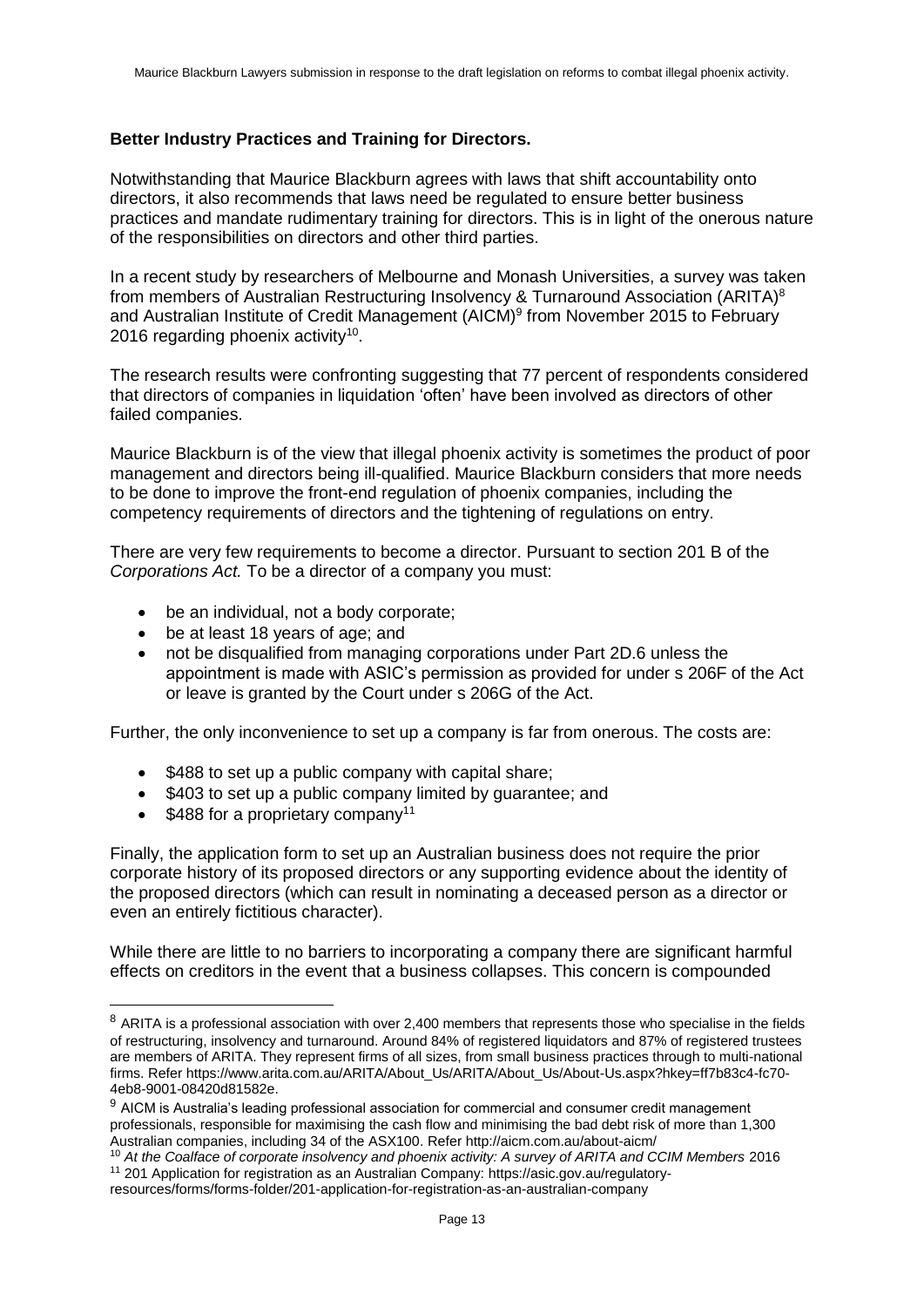when a business person with poor business skills fails to learn from their previous corporate failures or experiences or in circumstances where they are very easily able to set up another company.

Maurice Blackburn considers that imposing compulsory business education is a valid means to combatting illegal phoenix activity. We would contend that education campaigns should not only be directed at directors but also at advisors, including lawyers, accountants, insolvency lawyers and other specialists who can be held to account for illegal phoenix activity.

Maurice Blackburn is also of the view that ASIC should obtain valid photo identification from directors when an application is made to register an Australian Company or change a director to ensure that 'straw directors' (including deceased or fictitious directors) cannot be nominated.

#### **Recommendation #7:**

That the Government consider mandating business education for directors, to improve the front-end regulation of phoenix activity.

## <span id="page-15-0"></span>**Reforms to FEG**

As mentioned earlier, the FEG is the 'scheme of last resort' which is designed to provide financial assistance to eligible employees who have lost their jobs, but have not received their employment entitlements due to the failure of the employer's business.

As the figures above confirm, there has been a heavy reliance on the FEG over the years. There is an obvious need to find a balance between providing assistance and preventing exploitation where businesses simply choose not to meet their obligations, thereby placing heavy reliance on the scheme.

An option to reduce the vulnerability of FEG to exploitation through corporate group structures would be to allow the FEG to recover benefits it has paid to redundant employees of an insolvent group member from other solvent members of that corporate group.

With such a reform, entities in a group structure would have a shared obligation to meet the unpaid employee entitlements of their related entity. This model could be premised on the current franchisor responsibility laws. Pursuant to recent legislative changes a franchisor can be held responsible for their franchisees' conduct including paying outstanding entitlements to franchisee's employers.

#### **Recommendation #8:**

 $\overline{a}$ 

That solvent entities in a group structure should have a shared obligation to meet unpaid employee entitlements of an insolvent group member.

Maurice Blackburn is also concerned about the conditions for the advance pursuant to the *Fair Entitlements Guarantee Act* 2012 (**'FEG Act'**). Namely:

1. The requirement that a person is an Australian Citizen or the holder of a permanent visa or special category visa that allows them to stay and work in Australia at the time their employment ended<sup>12</sup>.

<sup>12</sup> *Fair Entitlements Guarantee Act* 2012 s10(1)(g)